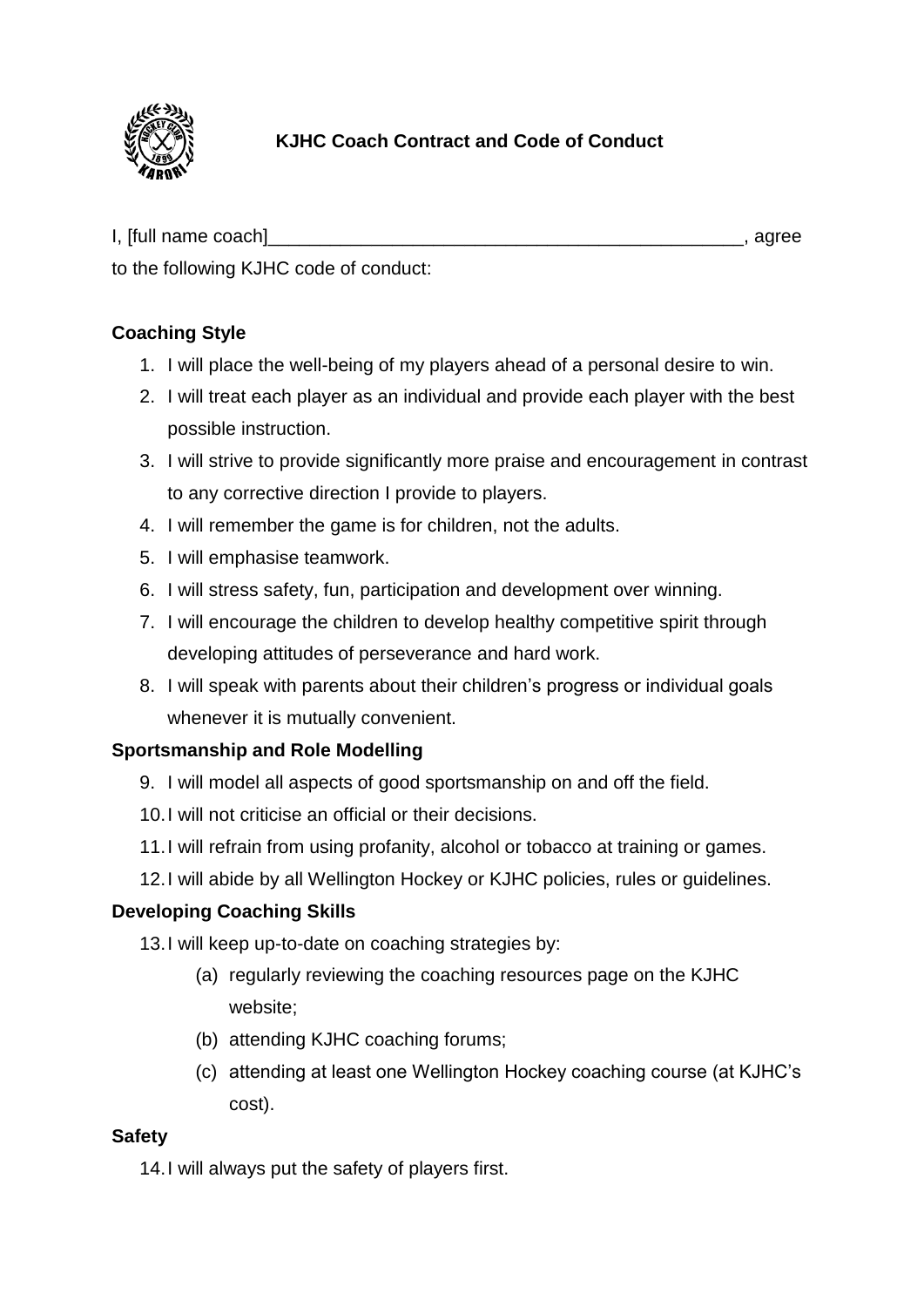15.I recognise as a Coach in the KJHC community that I have standing and mana with the children I am involved with. I therefore allow the KJHC committee to undertake a police vetting check and I authorise the NZ Police to disclose any personal information it considers relevant to suitability as a coach to the Approved Agency making this request for the purpose of assessing my suitability.

\_\_\_\_\_\_\_\_\_\_\_\_\_\_\_\_\_\_\_\_\_\_\_\_\_\_\_\_\_\_\_\_\_\_\_\_\_\_\_\_\_\_\_\_\_ \_\_\_\_\_\_\_\_\_\_\_\_\_\_\_

My Drivers Licence number is \_\_\_\_\_\_\_\_\_\_\_\_\_\_\_\_\_\_\_\_\_\_\_\_\_\_\_\_\_\_\_\_\_\_\_\_\_\_\_.

Signature of Coach Date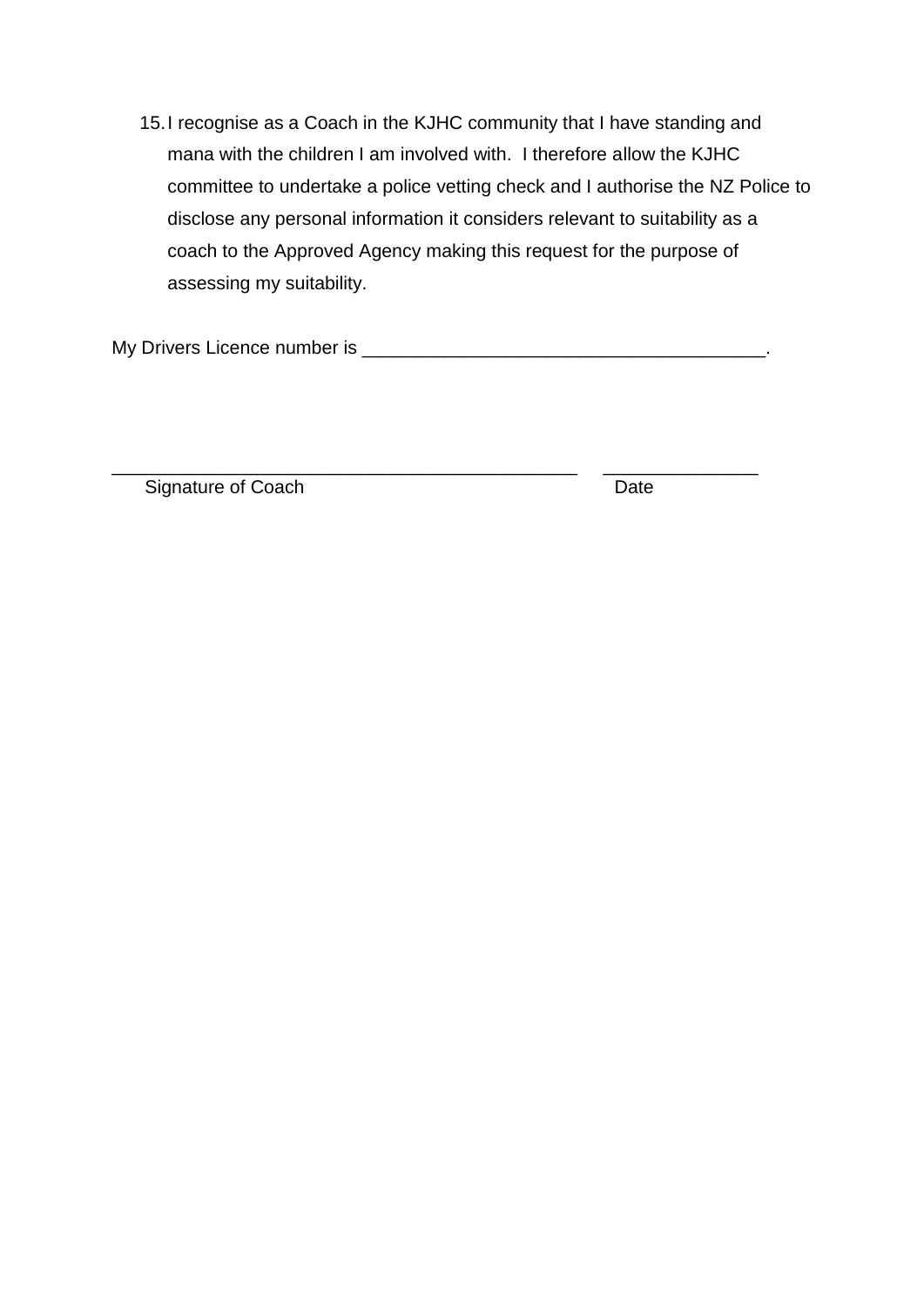

# **KJHC Contract and Code of Conduct Conduct for Parents:**

- 1. I agree to follow all KJHC policies and procedures.
- 2. I will demonstrate positive support for all players, coaches and officials at every team event.
- 3. I will place my child's well-being above a personal desire to win.
- 4. I will insist that my child play in a safe and healthy environment that is free of drugs, tobacco and alcohol, and I will refrain from the use of those substances at team events.
- 5. I will remember the game is for youth, not for adults.
- 6. I will do my best to make the team experience fun for my child.
- 7. I will teach my child to treat other players, coaches, fan, and officials with respect, regardless of race, gender, or ability and I will model that behaviour.
- 8. I will provide positive reinforcement for my child and the team.
- 9. I will avoid coaching my child from the side-lines at games or practices.
- 10.I understand that if my conduct or language is deemed to be un-sportsmanlike by the officials or administrators at a team event, I may be asked to leave the event.



## **KJHC Contract and Code of Conduct Conduct for Players:**

*Expectations*

- 1. Turn up on time to games and trainings
- 2. Always do your best
- 3. Listen to the coaches and manager
- 4. Play within the structure set by the coaches
- 5. Give positive encouragement to your teammates
- 6. Be a good sport, by:
	- a. having good manners;
	- b. being gracious winners and gracious losers;
	- c. respecting good play by opponents and by teammates;